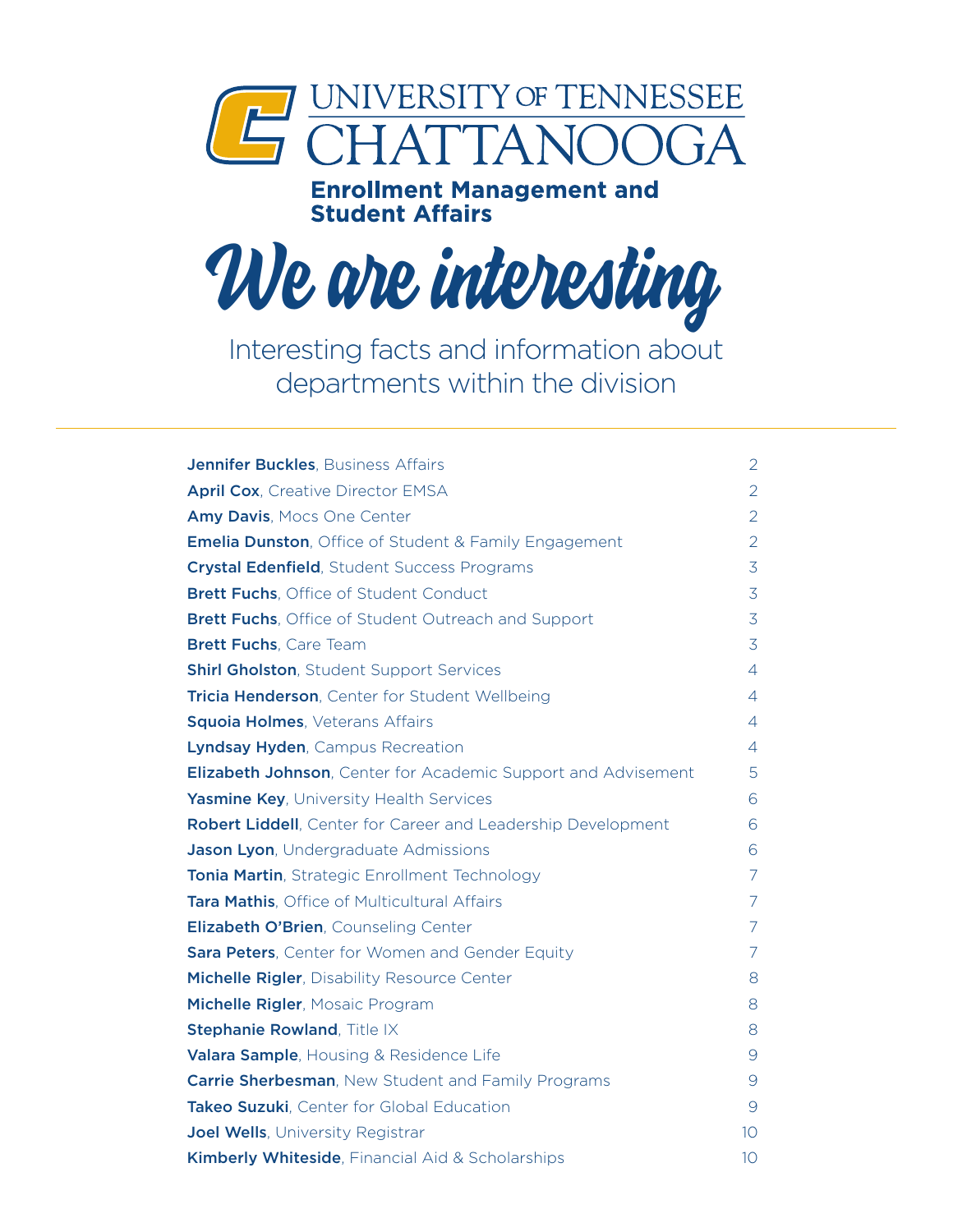<span id="page-1-0"></span>

| <b>Jennifer Buckles</b><br><b>Director</b><br><b>Business Affairs</b>                                     | 1. Budget planning/forecasting<br>2. Personnel funding changes, budget revisions, transfer vouchers<br>3. IRIS assistance<br>4. Process improvement<br>5. Reporting and data analysis                                                                                                                                                                                                                                                                                                                                                                                                                                                                                                                                                                                    |
|-----------------------------------------------------------------------------------------------------------|--------------------------------------------------------------------------------------------------------------------------------------------------------------------------------------------------------------------------------------------------------------------------------------------------------------------------------------------------------------------------------------------------------------------------------------------------------------------------------------------------------------------------------------------------------------------------------------------------------------------------------------------------------------------------------------------------------------------------------------------------------------------------|
| <b>April Cox</b><br><b>Creative Director</b><br><b>EMSA Creative Services</b>                             | 1. Guidance on strategic communication that coordinates with the<br>division and the university priorities.<br>2. Graphic design for print and digital<br>3. Writing for print and digital<br>4. Social media (utcnewmocs) and social media guidance<br>5. Liaison between our division and Communication and Marketing                                                                                                                                                                                                                                                                                                                                                                                                                                                  |
| <b>Amy Davis</b><br><b>Director</b><br><b>Mocs One Center</b>                                             | 1. The Mocs One Center is a centralized location developed to assist<br>students with Bursar, Financial Aid, Scholarship and Records<br>questions.<br>2. The Financial Aid and Scholarship Office doors are closed to foot<br>traffic. All students/parents are directed to the Mocs One Center for<br>assistance.<br>3. If students are unable to come in person to Mocs One, they can<br>submit their question via the Mocs One website, utc.edu/mocs-one-<br>center. Questions are answered within 24-48 business hours.<br>4. MocsQ is Mocs One's virtual sign-in system. Students can enter into<br>the queue by calling (423) 424-0876, text "univ tn chatt" to<br>(423) 375-0105 or in person at Mocs One, UC 124."<br>5. All of the Mocs One staff are notaries. |
| <b>Emelia Dunston</b><br>Associate Dean of<br><b>Students</b><br>Office of Student & Family<br>Engagement | 1. Connect students to available involvement opportunities across<br>campus<br>2. Engage students by developing a comprehensive calendar of<br>programs that contribute to the vibrancy of campus life<br>3. Support families through the collegiate journey to facilitate the<br>successful development of our students                                                                                                                                                                                                                                                                                                                                                                                                                                                 |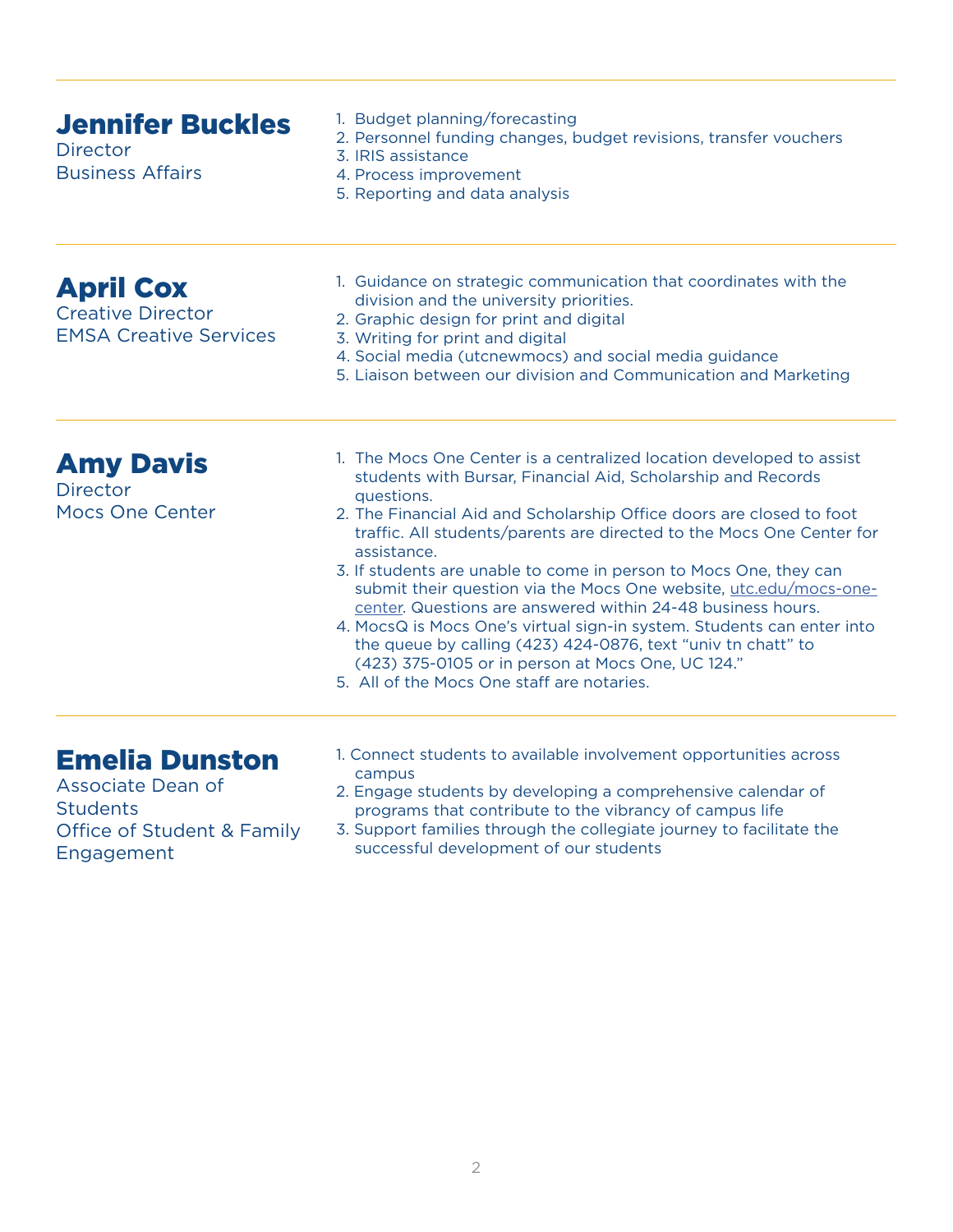<span id="page-2-0"></span>

| <b>Crystal Edenfield</b><br><b>Director</b><br><b>Student Success</b><br>UTC Library - Room 341         | 1. The Office of Student Success Programs oversees summer success<br>programs, first year experience, first-gen programming and staffs 40<br>peer mentors to help with our programs.<br>2. Our mission is to collaborate with cross-campus partners to create<br>opportunities to foster student's sense of belonging, levels of<br>engagement, and connections with campus communities.<br>3. We directly oversee Moc Up, Bridge, USTU 1250, First Gen Mocs, and<br>the First Gen Mentor Program.<br>4. SSSP helps to generate awareness for and/or sponsor activities,<br>initiatives, and events which help first-time freshmen ease their<br>transition from high school to college and connect with UTC,<br>Chattanooga, and their peers.<br>5. These include: Convocation (Chancellor's Office), Living Learning<br>Communities (Housing), Learning Communities (Academic Colleges),<br>Operation Move-In (Housing), First Class (Read2Achieve), Welcome<br>Week (Student Life), and Mocs Flock Finley (Chancellor's Office). |
|---------------------------------------------------------------------------------------------------------|-------------------------------------------------------------------------------------------------------------------------------------------------------------------------------------------------------------------------------------------------------------------------------------------------------------------------------------------------------------------------------------------------------------------------------------------------------------------------------------------------------------------------------------------------------------------------------------------------------------------------------------------------------------------------------------------------------------------------------------------------------------------------------------------------------------------------------------------------------------------------------------------------------------------------------------------------------------------------------------------------------------------------------------|
| <b>Brett Fuchs</b><br>Associate Dean of<br><b>Students</b><br><b>Office of Student Conduct</b>          | 1. Administer the Student Code of Conduct: Receive, review, investigate,<br>and adjudicate alleged violations of the University's Student Code of<br>Conduct and/or other University policies.<br>2. Administer the Honor Code: Receive, review, investigate, and<br>adjudicate alleged violations of the University's (Academic) Honor<br>Code.<br>3. Provide training and education related to the University's Student<br>Code of Conduct, Honor Code, and other policies.<br>4. Serve as a liaison to University departments/offices and faculty/staff<br>regarding student-related behavioral concerns.<br>5. Mediate other student-related issues and concerns.                                                                                                                                                                                                                                                                                                                                                               |
| <b>Brett Fuchs</b><br>Associate Dean of<br><b>Students</b><br>Office of Student Outreach<br>and Support | 1. Coordinate and provide case management services for students<br>experiencing challenges in their personal and academic lives.<br>2. Serve as a referral resource for students to University and community<br>resources.<br>3. Help students navigate University administrative processes.<br>4. Assist faculty/staff in managing student-related issues.<br>5. Provide verification (documentation) services for faculty/staff<br>regarding student issues and emergencies.                                                                                                                                                                                                                                                                                                                                                                                                                                                                                                                                                      |
| <b>Brett Fuchs</b><br>Associate Dean of<br><b>Students</b><br><b>Care Team</b>                          | 1. Coordinates behavioral intervention and threat assessment for the<br>University community.<br>2. Facilitates information sharing among key University departments to<br>ensure community health, safety, and well-being.<br>3. Provides training and expert guidance regarding to community<br>members of concern.                                                                                                                                                                                                                                                                                                                                                                                                                                                                                                                                                                                                                                                                                                               |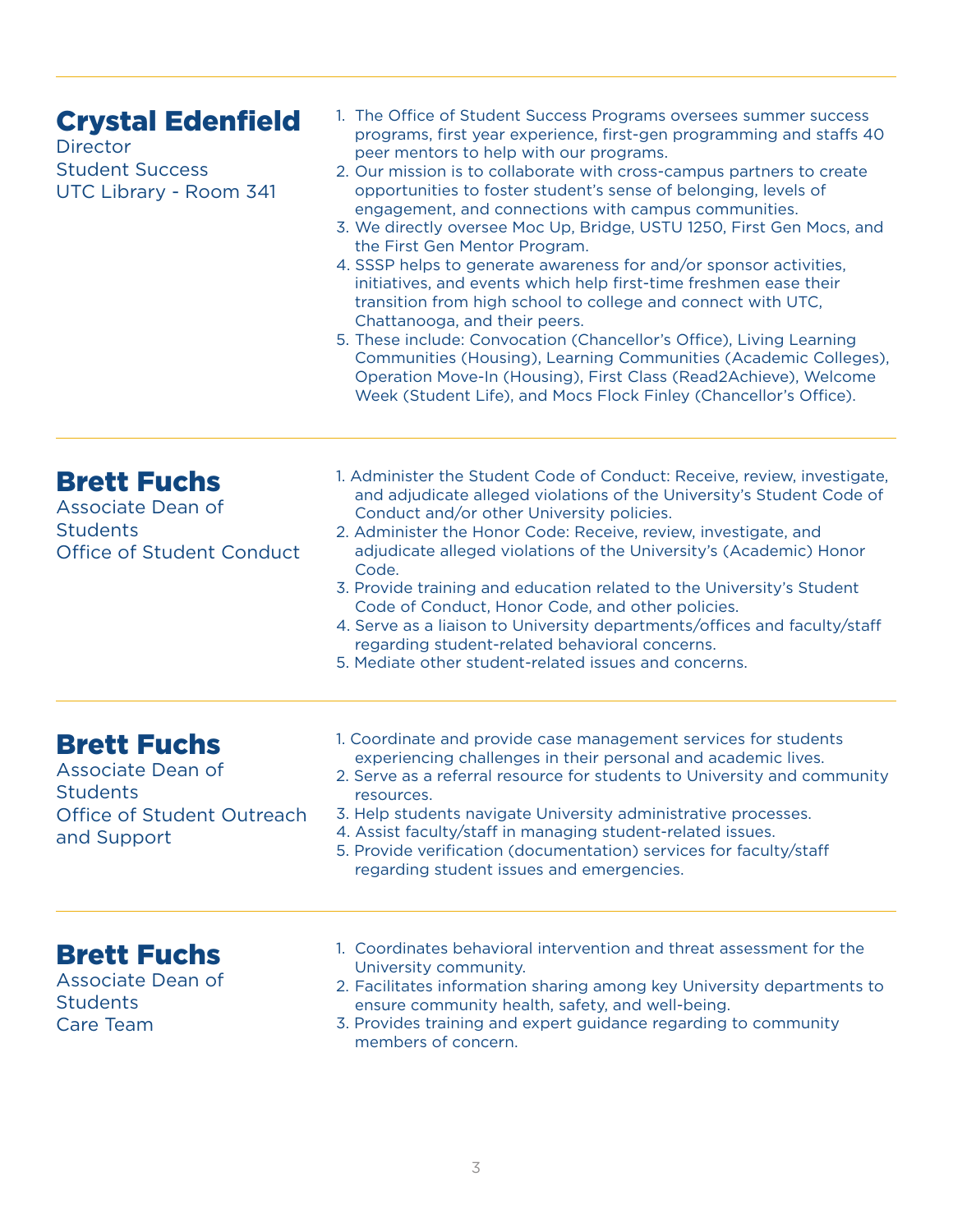<span id="page-3-0"></span>

| <b>Shirl Gholston</b><br><b>Director</b><br><b>Student Support Services</b>                  | 1. Tutoring<br>2. Financial Support<br>3. BMOC/Black Male Initiative<br>4. First and Second Year Initiatives<br>5. "Home Away From Home" atmosphere                                                                                                                                                                                                                                                                                                                                                                                                                                                                                                                                                                                                                                                                                                                                                                                                                                                                                                                                                                                                                                                                                                                                                                                                                                                      |
|----------------------------------------------------------------------------------------------|----------------------------------------------------------------------------------------------------------------------------------------------------------------------------------------------------------------------------------------------------------------------------------------------------------------------------------------------------------------------------------------------------------------------------------------------------------------------------------------------------------------------------------------------------------------------------------------------------------------------------------------------------------------------------------------------------------------------------------------------------------------------------------------------------------------------------------------------------------------------------------------------------------------------------------------------------------------------------------------------------------------------------------------------------------------------------------------------------------------------------------------------------------------------------------------------------------------------------------------------------------------------------------------------------------------------------------------------------------------------------------------------------------|
| <b>Tricia Henderson</b><br><b>Interim Director</b><br><b>Center for Student</b><br>Wellbeing | 1. Mental Health Awareness-- Learn coping skills and build resilience at a<br>goat yoga session or mindfulness activity.<br>2. Suicide Prevention-- Join us for a training on how you can help<br>someone in a distress.<br>3. Sexual Assault Prevention-- Wear your consent t-shirt on Tuesdays.<br>4. Substance Use Prevention-- From social norms campaign to opioid<br>reversal trainings, we cover it all!<br>5. Bystander Intervention-- Mocs Step UP! and intervene when someone<br>needs help.                                                                                                                                                                                                                                                                                                                                                                                                                                                                                                                                                                                                                                                                                                                                                                                                                                                                                                   |
| <b>Squoia Holmes</b><br><b>Director</b><br><b>Veterans Affairs</b>                           | 1. Veteran and Military Connected Student Benefits<br>2. Veteran Student Lounge and Computer Lab<br>3. Veteran Centered Programming and Training Programs<br>4. Tech for Vets Program<br>5. Advocacy and support for veterans and military connected students                                                                                                                                                                                                                                                                                                                                                                                                                                                                                                                                                                                                                                                                                                                                                                                                                                                                                                                                                                                                                                                                                                                                            |
| <b>Lyndsay Hyden</b><br><b>Associate Director</b><br><b>Campus Recreation</b>                | 1. STUDENT EMPLOYMENT OPPORTUNITIES: We are the largest student<br>employer on campus with over 125 students currently on payroll<br>and endless leadership opportunities for our staff throughout their<br>college career. We do not only live by students first, our programs<br>and daily operations could not be possible without our student staff.<br>Lifeguards, GX Instructors, Personal Trainers, Officials, Outdoor Trip<br>Leaders and Building Supervisors.<br>2. OUTREACH TO THE CHATTANOOGA COMMUNITY and CAMPUS<br>COMMUNITY: We not only service students first, but we offer<br>memberships to Faculty/Staff, Alumni and their families. Aside from<br>memberships, our unique facilities host thousands of Chattanooga<br>families with our top rated Pool Party program. Additional event<br>include Swim Lessons, Alumni events, UTC Athletics events, etc.<br>a. Facility/Staff Memberships: 733<br>Alumni Memberships: 651<br>b. Moc One Memberships: 597<br>Aqua Moc Memberships: 224<br>c. Retires: 59"<br>3. OUT OF THE CLASSROOM EXPERIENCE: We provide students a<br>unique, out of the classroom experience unlike any other facility on<br>campus. Transferable skills gathered in a vast majority of positions<br>include further development on topics such as communication<br>skills, conflict management, leadership, adaptability and good<br>sportsmanship.<br>cont. |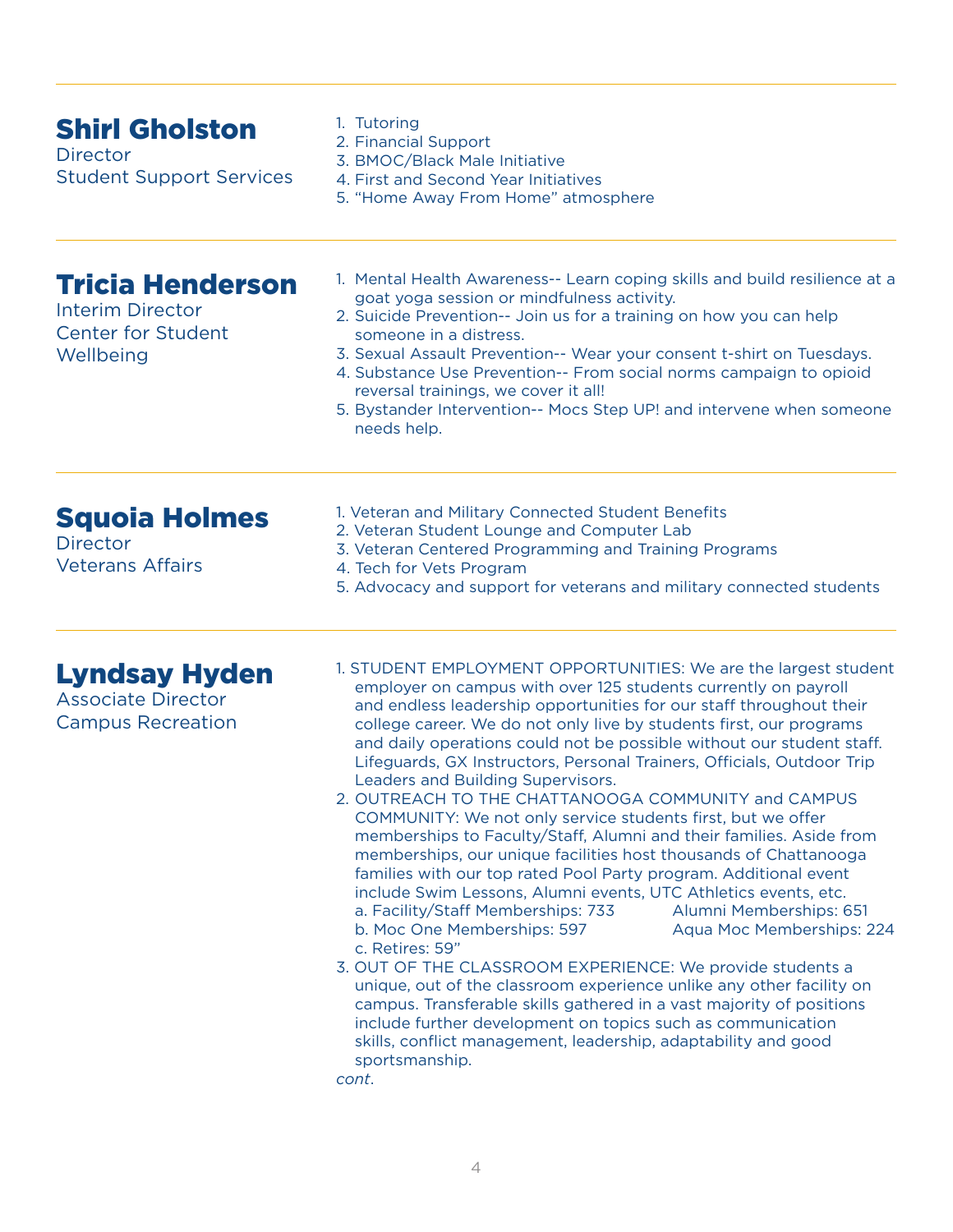- <span id="page-4-0"></span>4. SENSE OF BELONGING AND COMMUNITY - Through programs, special events and unique facilities, our department offers a place for everyone to feel included and valued. We are not just the "campus gym" but also more so a place for students to discover how they choose to recreate. WELL BEING/QUALITY OF LIFE – Campus Recreation contributes to overall well-being from the social, emotional, mental, physical, environmental, and intellectual aspects. Our programs, services, and resources are geared to enhance their opportunities for achieving overall wellness.
- 5. SENSE OF BELONGING AND COMMUNITY Through programs, special events and unique facilities, our department offers a place for everyone to feel included and valued. We are not just the "campus gym" but also more so a place for students to discover how they choose to recreate. WELL BEING/QUALITY OF LIFE – Campus Recreation contributes to overall well-being from the social, emotional, mental, physical, environmental, and intellectual aspects. Our programs, services, and resources are geared to enhance their opportunities for achieving overall wellness.

# Elizabeth Johnson

**Director** Center for Academic Support and Advisement

- 1. First-year advising for all areas except the following:
	- a. RCOB: All majors
	- b. CHEPS: Education
	- c. CAS: Art, Foreign Language, Music
	- d. Honors: Brock, HAM, IIH
	- e. Student Athletes
- 2. Academic Exploration Advising
	- a. Undecided advising
	- b. Teach USTU 1300: Exploring Majors and Decision Making
	- c. Exploration assessments: Personality, Interests, Values
- 3. Academic Support and Tutoring
	- a. Supplemental Instruction: 42 sections
		- i. Biology 1110, 1120, 1130, 2060
		- ii. Chemistry 1110, 1120, 3010, 3020
		- iii. Economics 1010, 1020
		- iv. History 1120, 2010, 2020
		- v. Mathematics 1010, 1830, 2100
		- vi. Physics 1030, 1040
		- vii. Psychology 2010
	- b. Tutoring
		- i. Biology 2060, 2080
		- ii. Chemistry 3010, 3020
		- iii. Economics 1010
		- iv. Mathematics 1010, 1130, 1730, 1830, 2100
	- c. Academic Coaching
		- i. Teach UTSU 1252: MINDSET: Soaring to New Heights
		- ii. First year students on academic probation in the spring semester
- 4. Coordinate pre-registration process for new students who start in the fall semester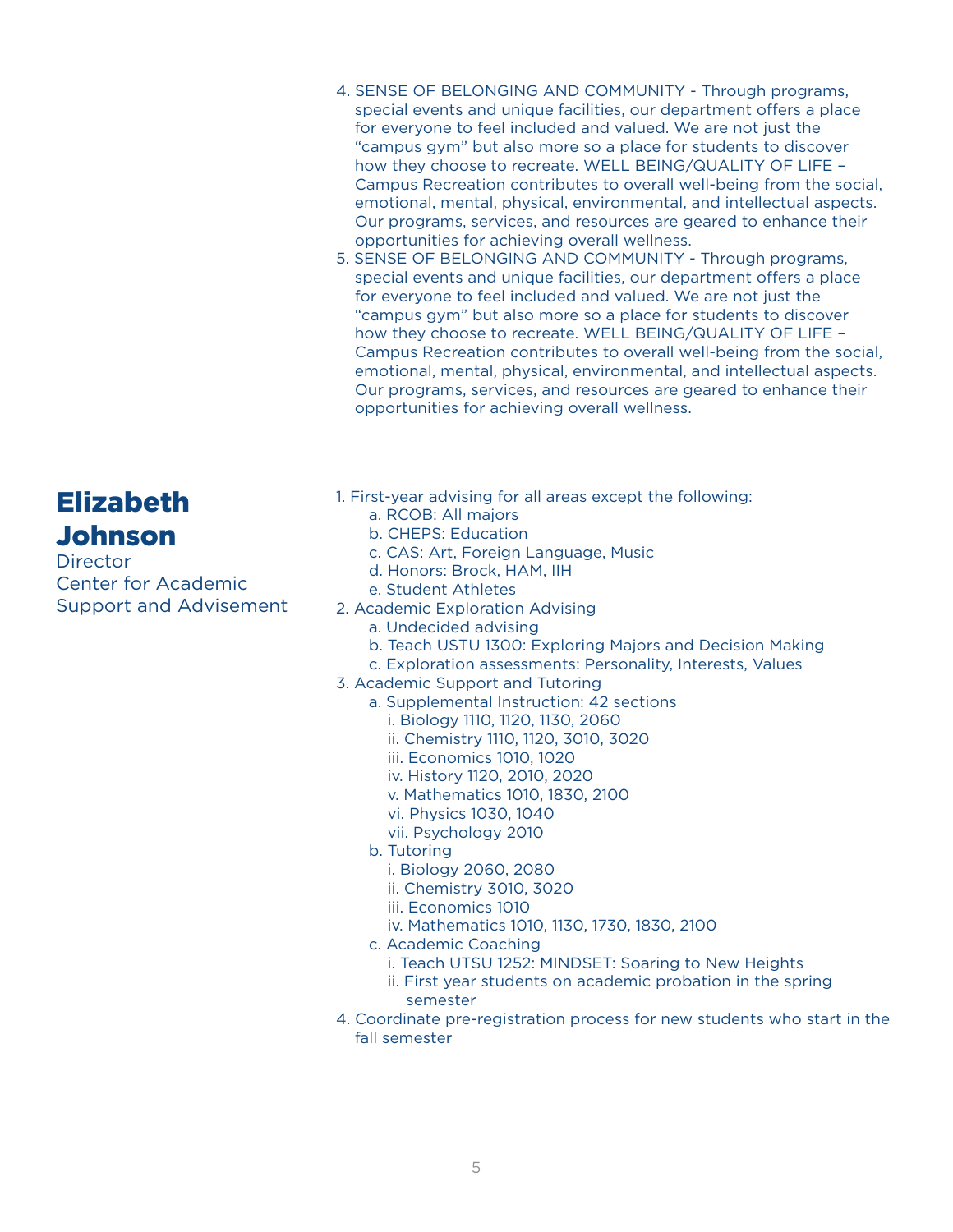## <span id="page-5-0"></span>Yasmine Key

**Director** University Health **Services** 

- 1. University Health Services is excited we have opened our relaxation room for use by our patients and others in the community
- 2. University Health Services provides experiential learning for many different disciplines
- 3. University Health Services hosts CEMPA (formerly Chattanooga Cares) for STI testing, Hep A Vaccines, HIV screening a half a day each month (usually the 4th Wednesday afternoon each month)
- 4. University Health Services services the whole UTC community including faculty and staff
- 5. University Health Services is co-sponsoring a Sleep Initiative with the Counseling Center this year to help our students understand the value of adequate, quality sleep

# Robert Liddell

**Director** Center for Career and Leadership Development

#### EXPLORE + DISCOVER + CONNECT + ACHIEVE

- 1. We cultivate self-awareness and critical skills for career readiness through coaching and programing—empowering students to take intentional action steps that will impact their education and life.
- 2. We simplify the process of students finding opportunity through leadership experiences, career fairs, networking events and Handshake.
- 3. We ensure students are able to "get their foot in the door" with professional development preparation that gives them every opportunity to impact their communities through ethical, inclusive leadership.
- 4. We help create a strong first impression by offering our Suit-Up Event and by providing personally tailored mock interviews to grow the student's interview skill set.
- 5. We continue to offer our alumni career and leadership services indefinitely after their graduation—fostering positive relations between graduates, the University, and the community.

## Jason Lyon

Interim Director Undergraduate Admissions

- 1. Applications
	- Roughly 7000 freshman applications in Fall 2019
	- Roughly 3600 were scholarship eligible (3.2 & 22 ACT)
	- Starting with Spring 2020, we will being accepting & awarding based on Superscore
- 2. Border States Credit
	- 50% credit on out of state tuition.
	- Hiring our first out of state recruiter
- 3. Tours
	- M-F @ 2 pm, MWF @ 11 am
	- Group tours on TT
	- During Fall 2019 season, we toured roughly 5k students and 12k total
- 4. Moc Minute
	- 552 people attended last year
	- Provides an "on the spot" admissions decision
- 5. Transcripts
	- Can be sent through many online portals, physically mailed or emailed directly by counselor to transcripts@utc.edu.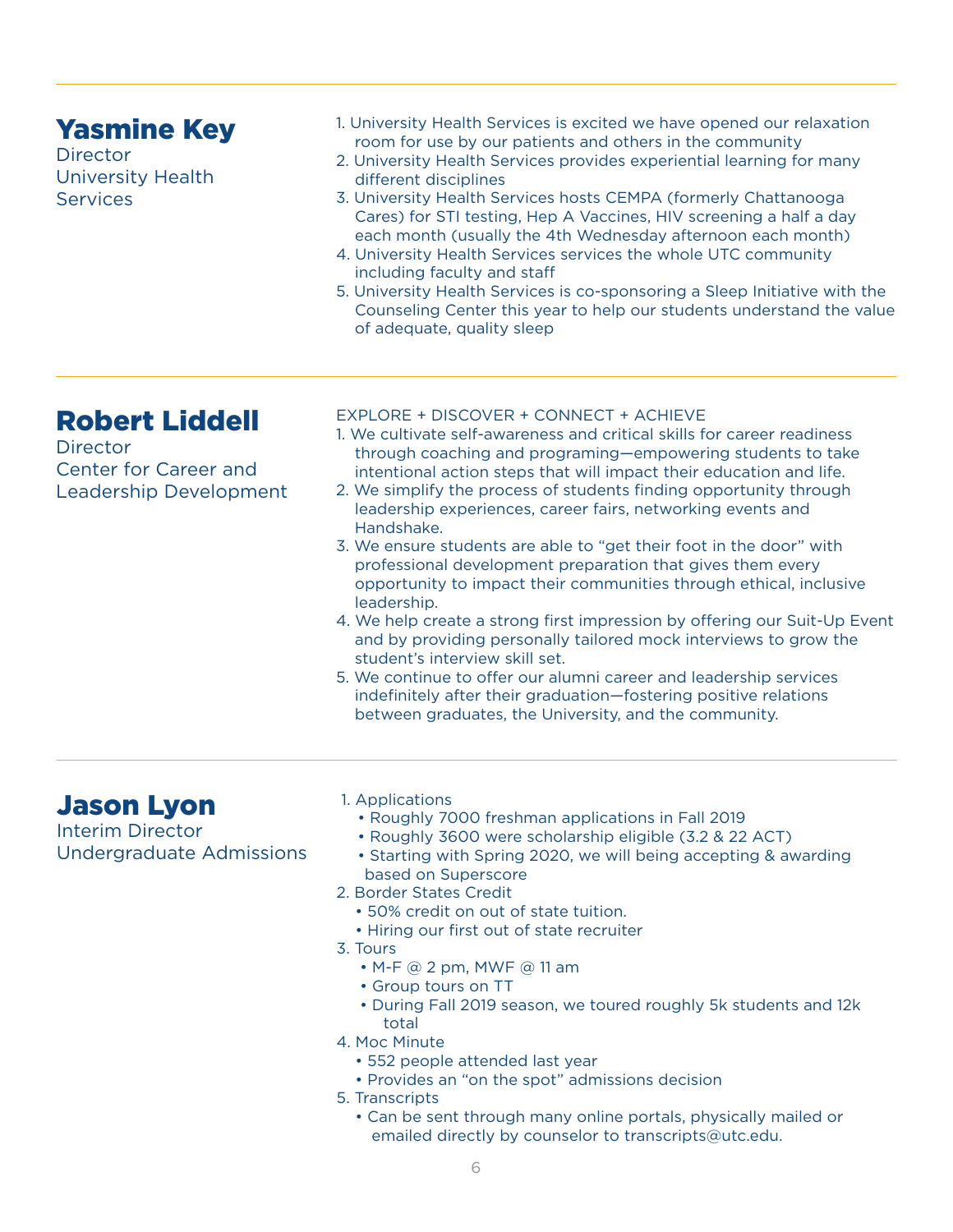<span id="page-6-0"></span>

| <b>Tonia Martin</b><br><b>Director</b><br><b>Strategic Enrollment</b><br>Technology | 1. Create and manage the admissions application process to UTC for UG<br>and GR through Radius (CRM) to Banner.<br>2. CRM is the prospect student database for UTC, used to collect all<br>prospect data to then market effectively to prospective UG and GR<br>students.<br>3. Technical support for Career Services Handshake and OPEIR for the<br>First Destination Survey in Handshake.<br>4. Manages the Duplicate ID process for campus in Banner and Radius.<br>5. Coordinate re-enrollment campaigns as well as sending out fun emails<br>like national colors day and national bird day.                                                                                                                                                                                    |
|-------------------------------------------------------------------------------------|--------------------------------------------------------------------------------------------------------------------------------------------------------------------------------------------------------------------------------------------------------------------------------------------------------------------------------------------------------------------------------------------------------------------------------------------------------------------------------------------------------------------------------------------------------------------------------------------------------------------------------------------------------------------------------------------------------------------------------------------------------------------------------------|
| <b>Tara Mathis</b><br><b>Director</b><br>Office of<br><b>Multicultural Affairs</b>  | 1. Multicultural Center<br>2. Freshmen Mentorship Program-promoting academic, professional and<br>personal development<br>3. NPHC-providing support to the Fraternity/Sorority Communities<br>4. Inclusive Programming-to promote community building and<br>engagement<br>5. Cultural Competency Training and Advocacy                                                                                                                                                                                                                                                                                                                                                                                                                                                               |
| <b>Elizabeth O'Brien</b><br><b>Director</b><br><b>Counseling Center</b>             | 1. A new record number of students engaging in all services in the<br>beginning of the academic year - up approximately 30% in utilization<br>compared to last year.<br>2. The theme for this year's outreach and education sessions is<br>Resilience - helping students to engage in inner strengths to traverse<br>life's challenges<br>3. Partnering with the Center for Mindful Living to bring reflective/<br>mindfulness experiences to the campus - this is a partnership with the<br><b>Center for Wellbeing</b><br>4. Engaging in a Sleep initiative called Sleep Well, UTC in partnership<br>with University Health Services to educate students on the<br>importance of sleep.<br>5. Two new full-time counselors to our staff this year: David Keller and<br>Emu Aragon. |
| <b>Sara Peters</b><br><b>Director</b><br><b>Center for Women</b>                    | 1. Building community through events, space, and special initiatives<br>2. Survivor Advocacy Services<br>3. LGBTQ+ education, programs, and support<br>4. Feminist and gender equity education, programs, and support                                                                                                                                                                                                                                                                                                                                                                                                                                                                                                                                                                |

and Gender Equity

5. Gender-based violence education and programs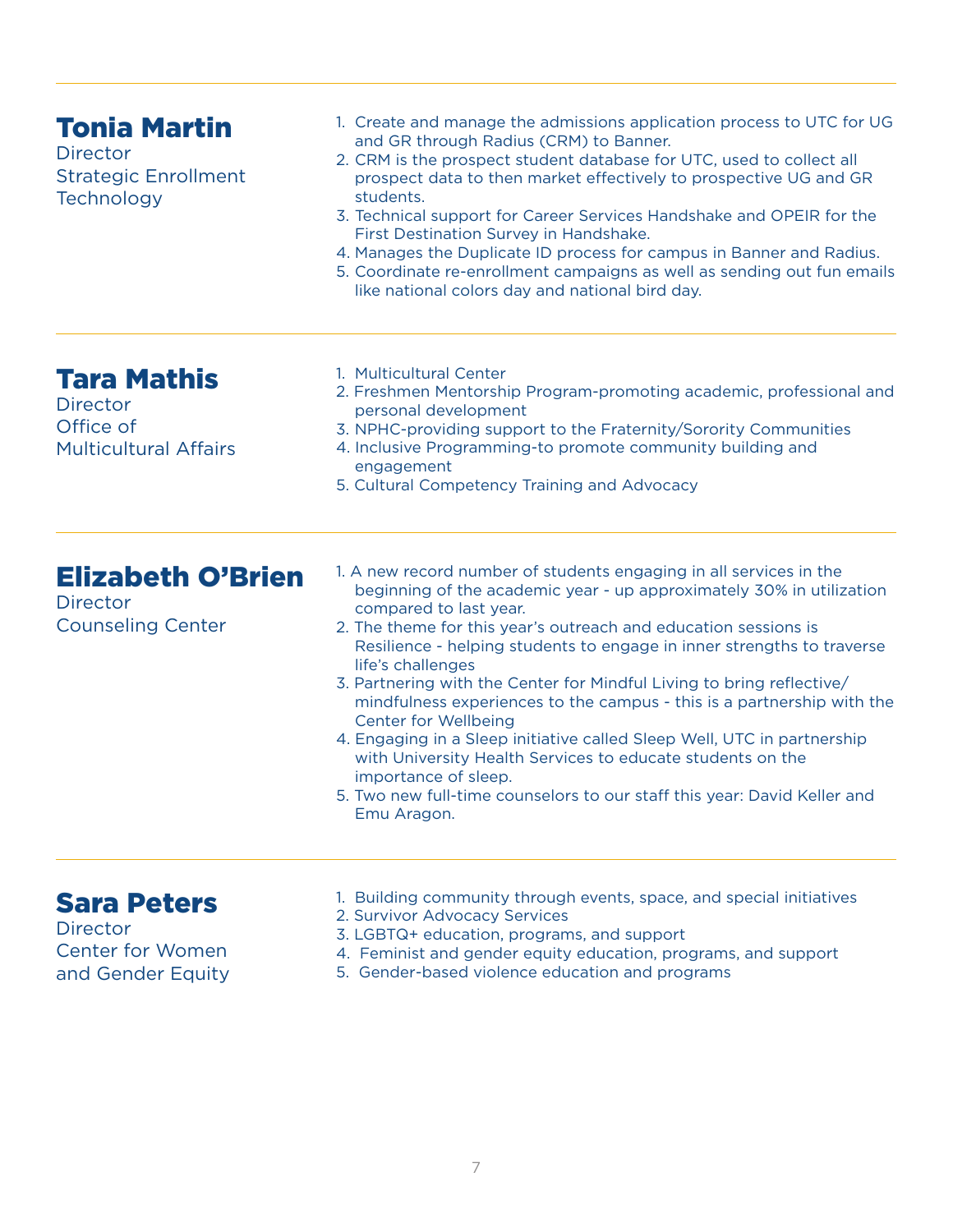#### <span id="page-7-0"></span>1. Coordinates compliance related to disability via: • student access • academic accommodations • physical and digital environment access • faculty and staff access • workplace accommodations • campus-wide visitor access • access for events open to public • accessible facilities 2. Cultivates a campus culture of access via: • campus collaboration • staff represent DRC on committees and work groups • educational programming opportunities • education and advocacy • disability ambassadors program • individual consultation on access with faculty, staff, and students Michelle Rigler **Director** Disability Resource **Center** 1. Mosaic is a self-sustaining support program for degree seeking students on the Autism spectrum. We are one of only 75 programs across the country and one that other programs often look to for best practices. 2. Provide comprehensive support to increase the retention, GPA, etc. of participants (One year retention rate since 2015 is 88%, 43.18% of Mosaic students have over a 3.0 GPA) 3. Serve as a Hub for the UTC community and Chattanooga resource for things related to Autism 4. Provide travel support for students for conference travel and study abroad opportunities 5. Recognized by THEC as a Tennessee Pacesetter Michelle Rigler **Director** Mosaic Program

#### **Stephanie** Rowland

- Title IX Coordinator 206 Hooper Hall
- 1. Oversee UTC's Title IX process, including investigations.
- 2. Approve and coordinate interim measures for students impacted by Title IX incidents.
- 3. Chair the Sexual Misconduct, Relationship Violence and Stalking Response Team.
- 4. Oversee sexual misconduct, relationship violence and stalking prevention education.
- 5. Conduct mandatory reporter training.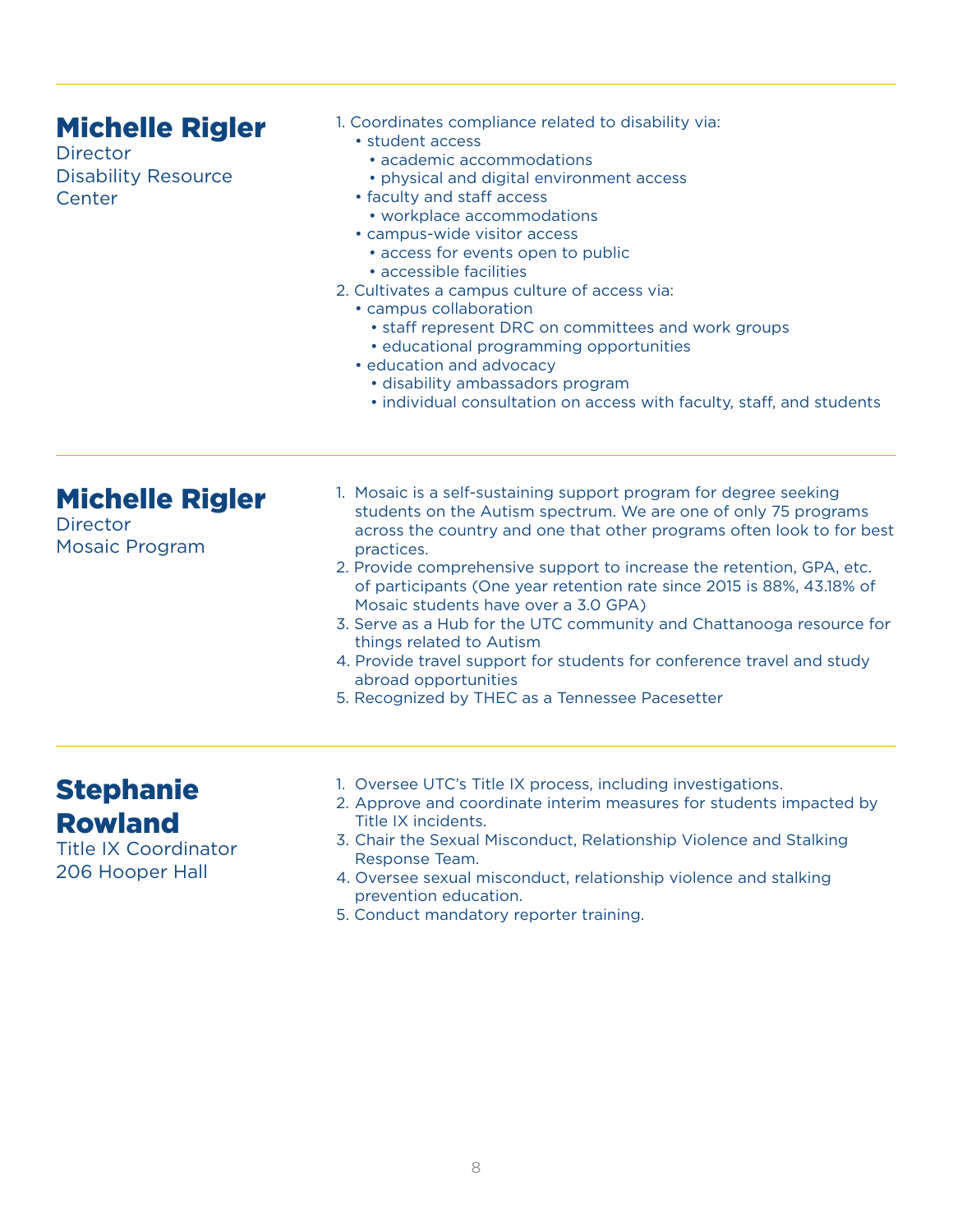## <span id="page-8-0"></span>Valara Sample

**Director** Housing & Residence Life

- 1. We provide apartment and suite style housing primarily for undergraduate students; however, graduate student may live on campus as well.
- 2. We provide 24 hours a day service (Resident Assistants, Resident Directors, and Facilities).
- 3. We provide classroom and meeting spaces in UC Foundation apartment and West Campus Housing.
- 4. Summer housing is available for students who are working or interning in Chattanooga.
- 5. We connect student's living and learning to enhance their overall on campus experience.

# Carrie Sherbesman

**Director** New Student and Family Programs

- 1. The Orientation planning process is year-round, starting with the hiring of 35 Orientation Leaders in September. They go through an intense 16-week training program that educates the Orientation Leader in all aspects and areas of the University. Our goal is that each student has the resources to answer basic questions about UTC and will be able to help parents and students find the correct resource to the more in-depth questions.
- 2. The New Student & Family Programs Offices handles all cancellation requests for new students.
- 3. We do offer an online orientation for students that are not able to come to campus. Students completing an online orientation for a fall term, will be pre-registered into classes, juts like all other students beginning in a fall term at UTC.

## Takeo Suzuki

**Director** Center for Global **Education** 

- 1. The Center for Global Education includes the Office of International Student and Scholar Services, Office of Study Abroad, and ESL Institute. We develop and manage international programs, initiatives, support services, and partnerships. We connect UTC to the world, helping students become globally competent citizens. We currently have 42 events listed on MocSync for the 2019-2020 academic year, including November's International Education Week.
- 2. The Office of International Student and Scholar Services recruits, processes applications for, and provides immigration advising to international students and scholars holding F and J visas. We have approximately 250 international students from approximately 50 countries.
- 3. The Office of Study Abroad supports students before, during, and after their study abroad experiences. We provide \$250,000 in study abroad scholarships annually. We recruit new students to study abroad through the annual Study Abroad Fair and Study Abroad 101 information sessions throughout the year.
- 4. The English as a Second Language Institute provides intensive English courses for non-native speakers learning English for personal, professional, and academic reasons. We recruit new degree-seeking students by helping learners score high enough on the TOEFL exam to matriculate to UTC. We also work with overseas partners to offer short-term ESL programming.

*cont.*